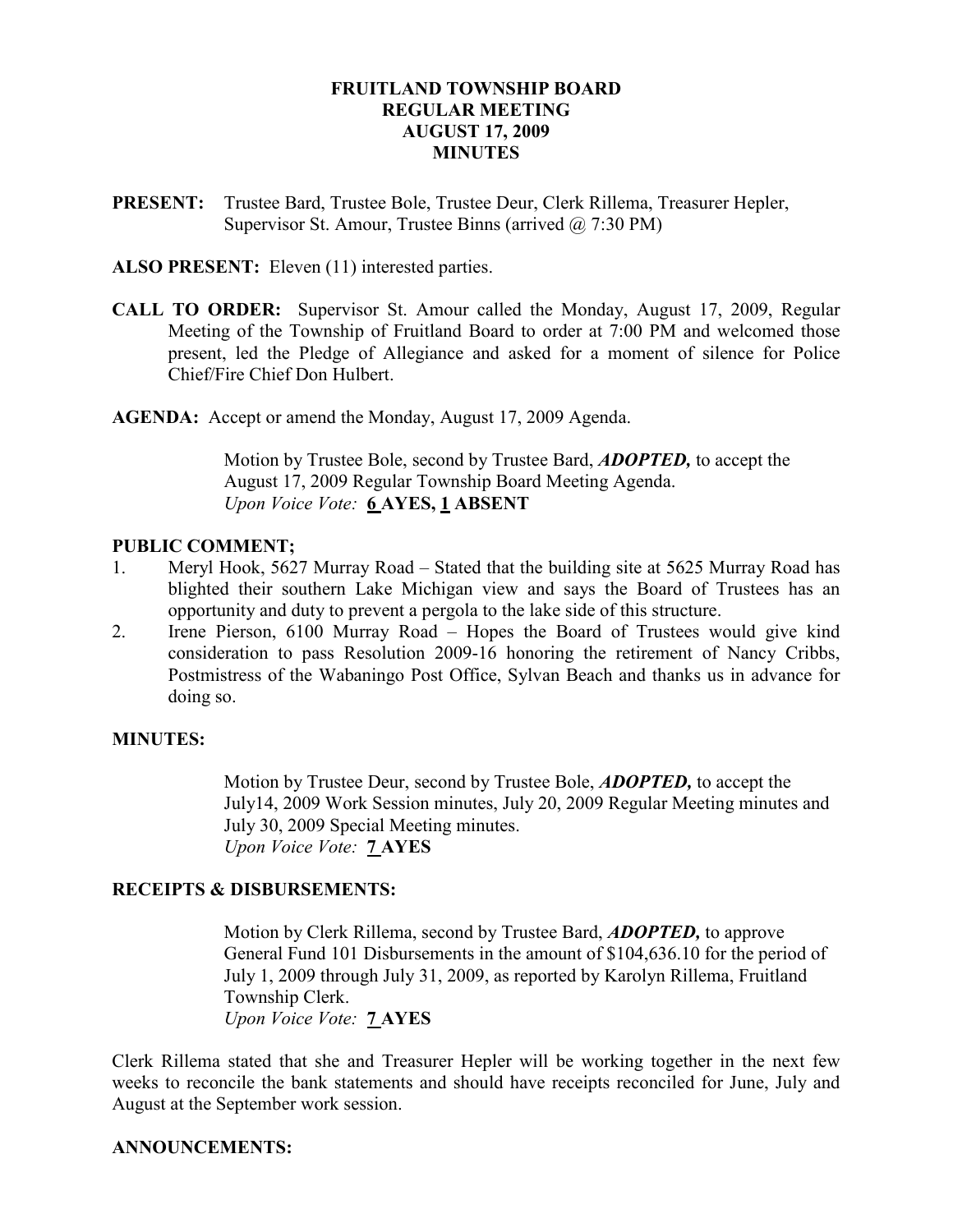Supervisor St. Amour encouraged all in attendance to sign up for enews at enews@fruitlandtwp.org. He stated that the enews is currently being sent to over 400 email addresses. The White Lake Ambulance Authority will have its monthly blood pressure check free to the community on Friday, August 20 from 10:00 AM – Noon at the township hall.

#### Fruitland Township Resolution 2009-16 Nancy Cribbs Day

- WHEREAS, Fruitland Township congratulates Nancy Cribbs, Postmistress of the Wabaningo Post Office, Sylvan Beach on her retirement on September 15, 2009; and
- WHEREAS, Fruitland Township recognizes the importance that the Post Office not only serves residents of Sylvan Beach but also tourists and residents of Fruitland Township from June  $15<sup>th</sup>$  through September  $15<sup>th</sup>$  each year; and
- WHEREAS, Fruitland Township recognizes that Nancy Cribbs has faithfully managed the mail and packages and has greeted all who require her services with a welcoming smile for the past nine years as Postmistress of the Wabaningo Post Office; and
- WHEREAS, Fruitland Township recognizes that Friday, August  $14<sup>th</sup>$ , 2009 will be known as "Nancy Cribbs Day";
- NOW THEREFORE BE IT RESOLVED, that the Fruitland Township Board of Trustees as representatives of its residents and in behalf of the citizens throughout the White Lake Area take this occasion to honor Nancy Cribbs on her retirement as Postmistress of the Wabaningo Post Office in Sylvan Beach.
- BE IT RESOLVED THAT, Resolution 2009-16, Nancy Cribbs Day was adopted by the Board of Fruitland Township, at a Regular meeting held Monday, August 17, 2009 at 7:00 PM.

 $\frac{1}{\sqrt{2}}$  , and the set of the set of the set of the set of the set of the set of the set of the set of the set of the set of the set of the set of the set of the set of the set of the set of the set of the set of the Karolyn Rillema, Clerk Township of Fruitland

Trustee Deur stated that he had attended a meeting in Grand Rapids regarding changes to Revenue Sharing. Suggestions of restructuring were discussed. He will keep the board abreast of any changes that occur from the State of Michigan.

SPECIAL GUEST – Eric Van Dop of Brickley Delong presented the Board of Trustees with the 2008-09 Year End Report.

> Motion by Trustee Deur, second by Trustee Binns, **ADOPTED**, to receive th 2008-2009 Audit and place on file. Upon Voice Vote: 7 AYES

### COMMITTEE/BOARD UPDATES –

• White Lake Ambulance Authority – Trustee Bard reported that the authority received 171 calls last month. The Authority is offering its second free blood pressure check at different municipalities in the White Lake Area but is receiving a low response. They will re-evaluate after the third visit to each the frequency going forward.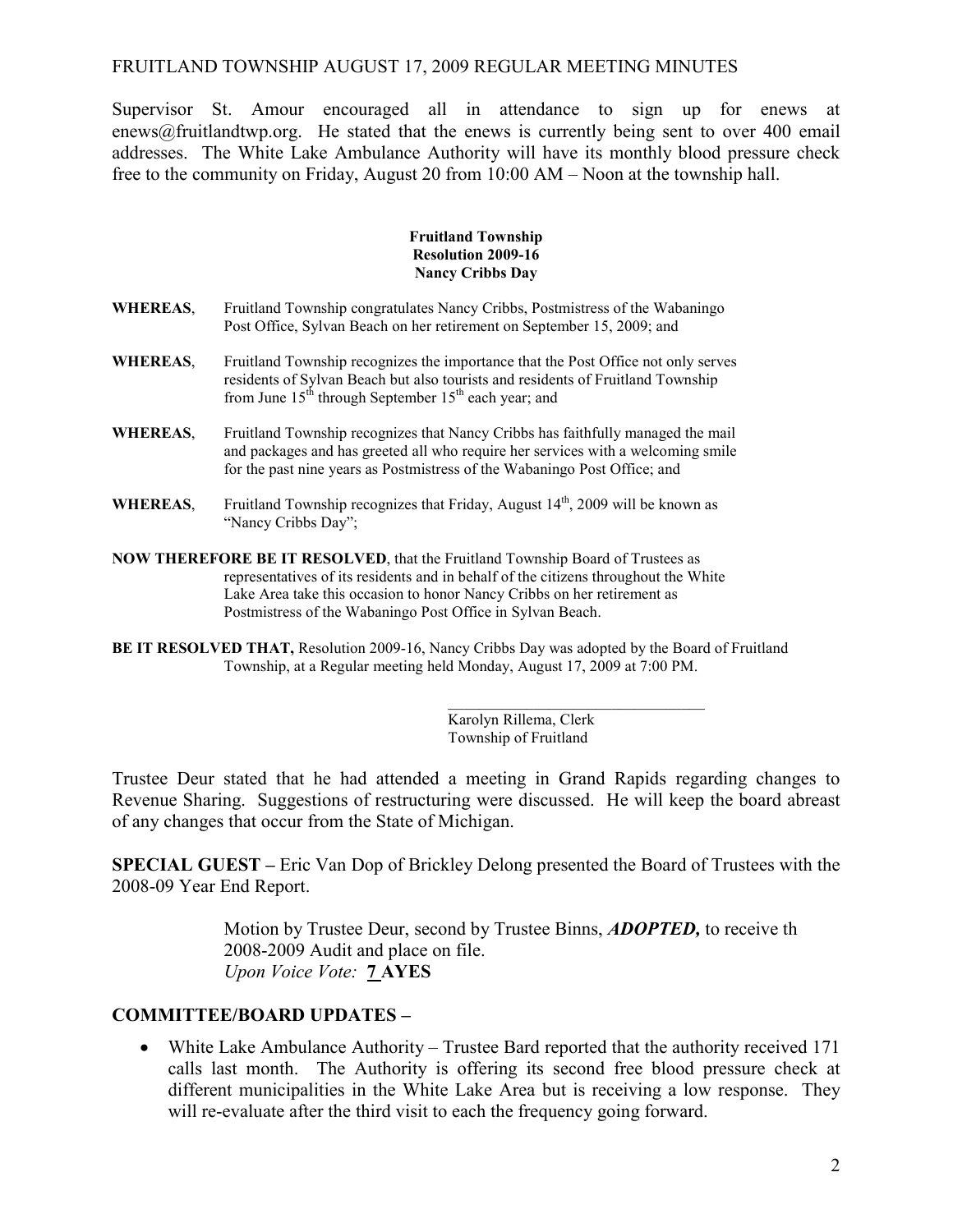- White Lake Fire Authority Supervisor St. Amour announced that Fire Chief Don Hulbert was hospitalized over the weekend and a special meeting of the White Lake Fire Authority will take place this Thursday, August 19, 2009 to assign temporary duties of employees.
- Parks and Recreation Commission Trustee Binns had no report at this time.
- Planning Commission Trustee Deur reported that a special hearing has been scheduled for a private street and the Board of Trustees should be contacted by a member of the Planning Commission to schedule a time to start discussing the Master Plan.
- Muskegon County Regional Water System Board Supervisor St. Amour is attending these meetings and reported that we currently have two water customers at this time.
- Citizen's Advisory Community Building Committee Supervisor St Amour reported that this will be discussed later on the agenda.
- Citizen's Advisory McMillan Road End Committee Supevisor St. Amour reported that this will also be discussed later on the agenda.
- Citizen's Advisory Wireless Committee Trustee Deur reported that they will be meeting again in September to discuss changes at the State level. There is lots of stimulus money available but in certain locations it is not clear whether service providers will bid to operate the network.
- Citizen's Advisory Regulatory Ordinance Committee Trustee Bole reported that the committee met and is looking over the Cemetery Ordinance currently.
- Citizen's Advisory Noise Committee Supervisor St. Amour reported that a tentative meeting is scheduled for this coming weekend.
- Zoning Board of Appeals Trustee Bole had no report at this time.
- Muskegon Area First Supervisor St. Amour reported that he attends this meeting and the group is continuing to attract business to Muskegon County.

# OLD BUSINESS –

- 1. Policies & Procedures Sections  $4.0 4.12$  and Sections  $5.6 6.7$ , Appendix A Clerk Rillema reported that both sections have been sent to Attorney Eklund for review.
- 2. 1562 Duck Lake Road Supervisor St. Amour reported that the external inspections has been completed but an internal inspection remains to be done. He is contacting the owner to schedule that inspection.
- 3. 5623 Murray Road Supervisor St. Amour reported that the court case is scheduled for Wednesday, August 19. Supervisor St. Amour gave a brief synopsis of the case from the beginning to current and reported that the Board of Trustees cannot appeal a ZBA decision if it is not the party aggrieved by ZBA.
- 4. Fruitland Township Representation (Joint Planning Commission/West Michigan Shoreline Regional Development Commission) – Trustee Deur reported that he received comments and changes from Attorney Eklund. Both he and Supervisor St. Amour will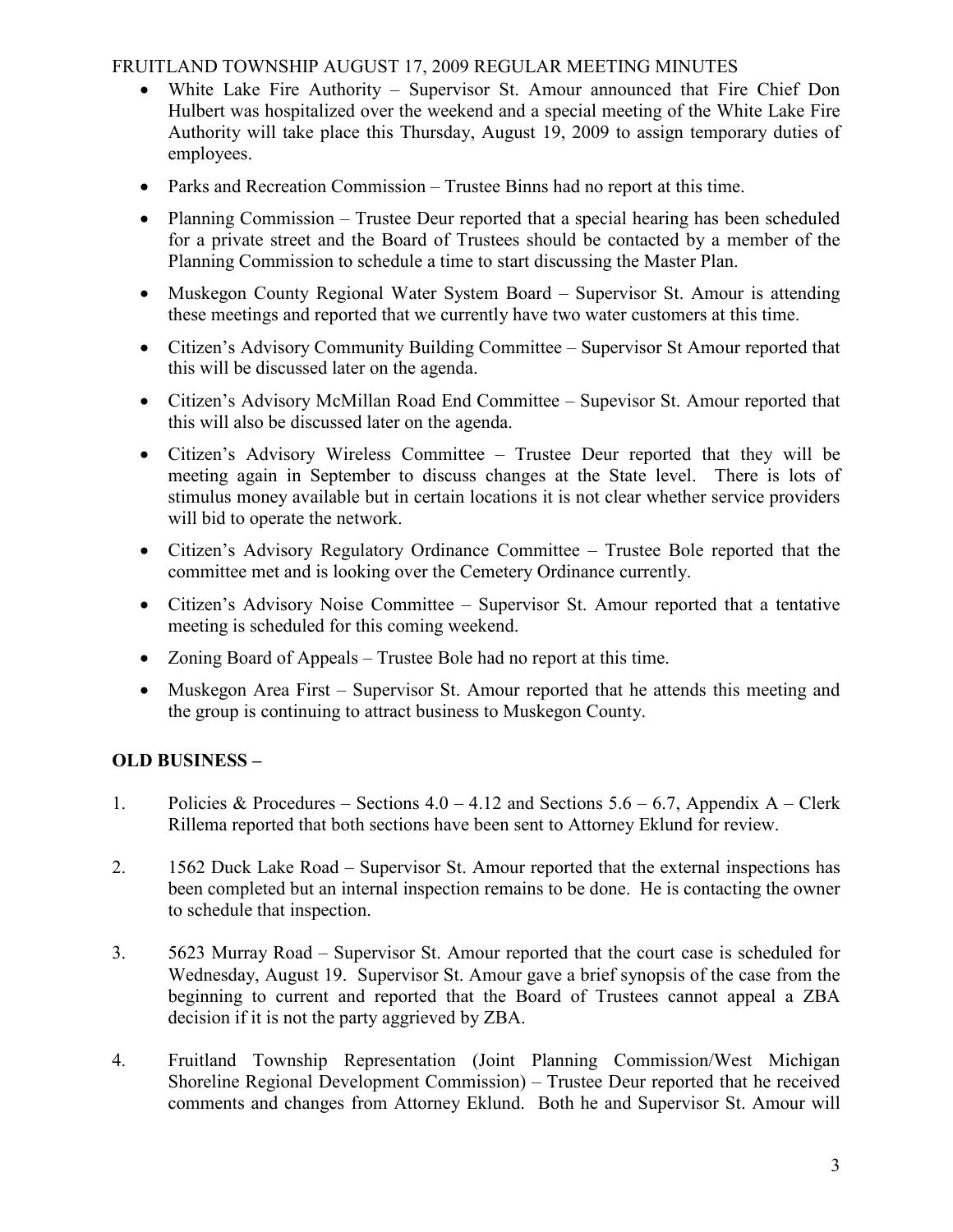review those changes before making recommendations to the other municipalities involved in the JPC.

- 5. Road Improvements Supervisor St. Amour reported that he has more information to share at the September work session.
- 6. 2745 Lorenson Road Supervisor St. Amour reported that the court case has been moved to September.
- 7. McMillan Road End –

 Motion by Trustee Bard, second by Clerk Rillema, ADOPTED, to disband the McMillan Road End Committee and replace it with Citizen's Advisory McMillan Road End Committee with the mission to raise funds and authorize Supervisor St. Amour to facilitiate the appointing of committee members from the existing sub-committee or new members. Upon Voice Vote: **7 AYES** 

Supervisor St. Amour will send a letter to all committee members thanking them for their service and inform them of the advisory committee tasks.

- 8. Plastic Shredder Treasurer Hepler reported that no interest has been received to date on the sale of this shredder. She will provide Don Underwood, Ecology Station Attendant with sale information to post for sale at the Ecology Station.
- 9. Township Liability No report at this time.
- 10. 3350 Bard Road Supervisor St. Amour reported that continued cleanup is occurring and he will monitor and report at the September work session progress.
- 11. Community Building Clerk Rillema reported that a phone call received from the State of Michigan acknowledged that the reimbursement for the 2008 Polling Place Grant has been issued and the 2009 Polling Grant Application for a barrier free ramp has been accepted and will be awarded in the amount of approximately \$8600.00.

Motion by Trustee Deur, second by Trustee Bole, **ADOPTED**, to approve bid from DeRose Builders, Inc, in the amount of \$10,400.00 for the barrier free entryway at the Community Building. Costs will be offset with a State of Michigan Polling Place Grant in the amount of \$8,600.00 and remaining \$1,800.00 from the general fund ROLL CALL VOTE: Trustee Bard AYE, Trustee Deur AYE, Trustee Binns AYE, Clerk Rillema AYE, Treasurer Hepler AYE, Trustee Bole AYE, Supervisor St. Amour AYE

 Motion by Trustee Bole, second by Trustee Bard, ADOPTED, to disband the Citizens Advisory Community Building Committee effective today as they have completed the tasks assigned. Upon Voice Vote: 7 AYES

12. White Lake Fire Authority – Dry Hydrants/Cistern – Supervisor St. Amour reported that the grants for the dry hydrants have been applied for and field work for the cistern is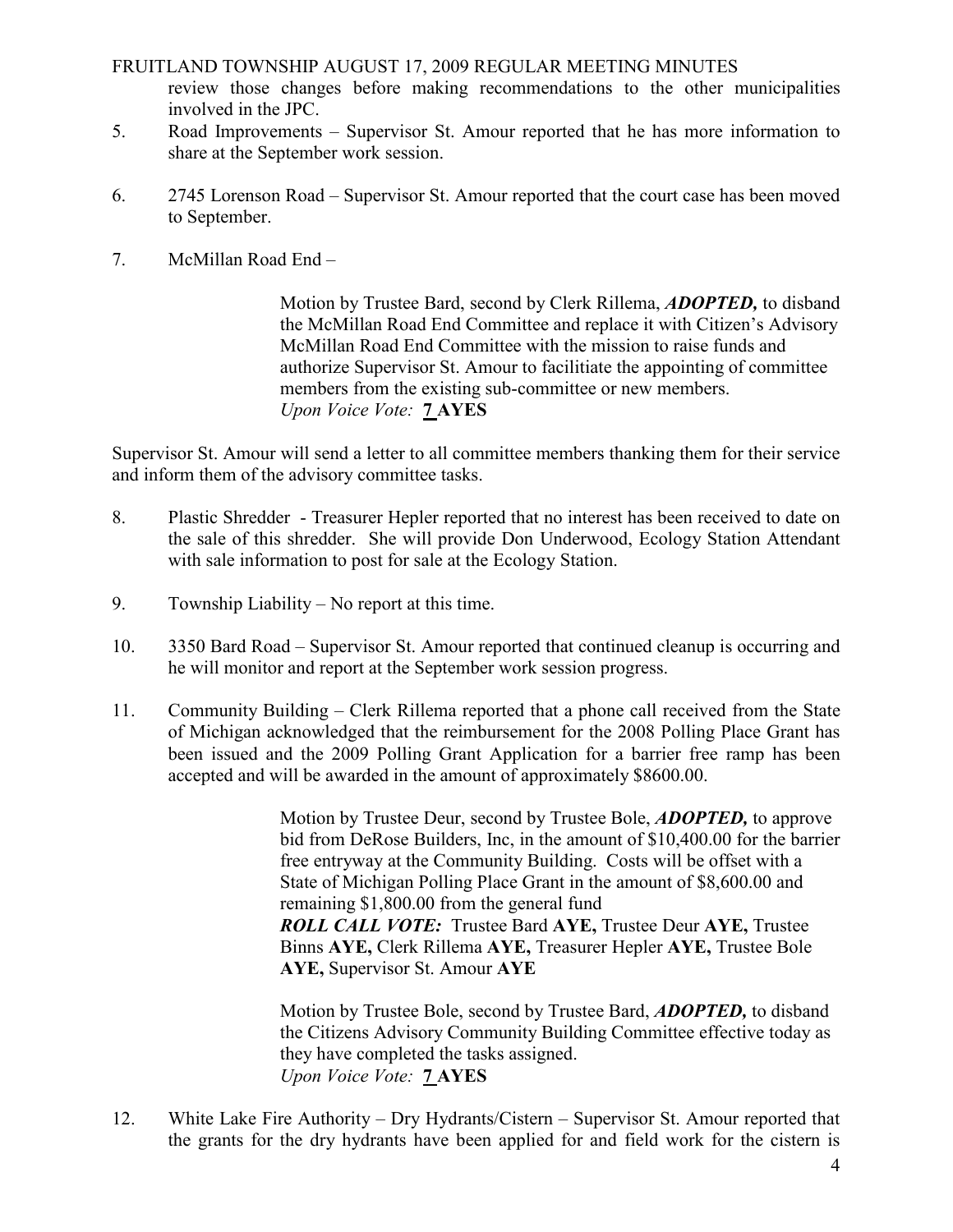# FRUITLAND TOWNSHIP AUGUST 17, 2009 REGULAR MEETING MINUTES currently being discussed with Supervisor St. Amour, White Lake Fire Authority Fire Chief Hulbert, Muskegon Charter Township Fire Dept along with Laketon Township.

- 13. Liability Insurance Trustee Deur and Supervisor St. Amour are awaiting quotes.
- 14. White Lake Fire Authority (Drain Field) –

 Motion by Trustee Bole, second by Trustee Deur, ADOPTED, to accept the bid for the White Lake Fire Authority Fire Barn for a new drain field from Ultimate Excavating – Option 2 – in the amount of \$800.00. ROLL CALL VOTE: Trustee Bard AYE, Trustee Deur AYE, Trustee Binns AYE, Clerk Rillema AYE, Treasurer Hepler AYE, Trustee Bole AYE, Supervisor St. Amour AYE

- 15. Copier Maintenance Treasurer Hepler reported that she checked with Office Machines and they do not service the brand of copier we currently own. This company was mentioned by a resident at a prior meeting.
- 16. Fruitland Township Hall Air Conditioning Repair -

Motion by Trustee Bard, second by Trustee Deur, **ADOPTED**, to authorize the Supervisor to accept the bid of G & W Refrigeration New Payne 13 Seer Air Conditioning Condenser Unit with New Generation 410A Refrigerant in the amount of \$1,821.00. ROLL CALL VOTE: Trustee Bard AYE, Trustee Deur AYE, Trustee Binns AYE, Clerk Rillema AYE, Treasurer Hepler AYE, Trustee Bole NAY, Supervisor St. Amour NAY

- 17. Parks & Recreation Trustee Binns reported that she will bring all changes and present them at the September work session. The members of the Board of Trustees instructed Supervisor St Amour to send a letter to the Parks & Recreation Commission requesting that all legal counsel advice in the future should be scheduled through Supervisor St Amour as there is no budgeted amount for the Parks and Rec Commission for fiscal year 2009-10. A joint meeting of the Board of Trustees and Parks and Recreation Commission will be scheduled in the near future to discuss a list of items.
- 18. Ordinance Enforcer Supervisor St. Amour, Clerk Rillema and Treasurer Hepler will meet to review the applications received for this position.
- 19. Muskegon County Drain Commission Board of Determination Supervisor St. Amour had no report at this time.

# NEW BUSINESS –

- 1. RAP Amendment for Muskegon Chemical Superfund Site Trustee Deur reported that Fruitland Township does have property in this superfund site. Christine Deur agreed to attend the meeting scheduled for August 17, 2009 and will report to Trustee Deur her findings.
- 2. Citizen's Advisory Rental Committee –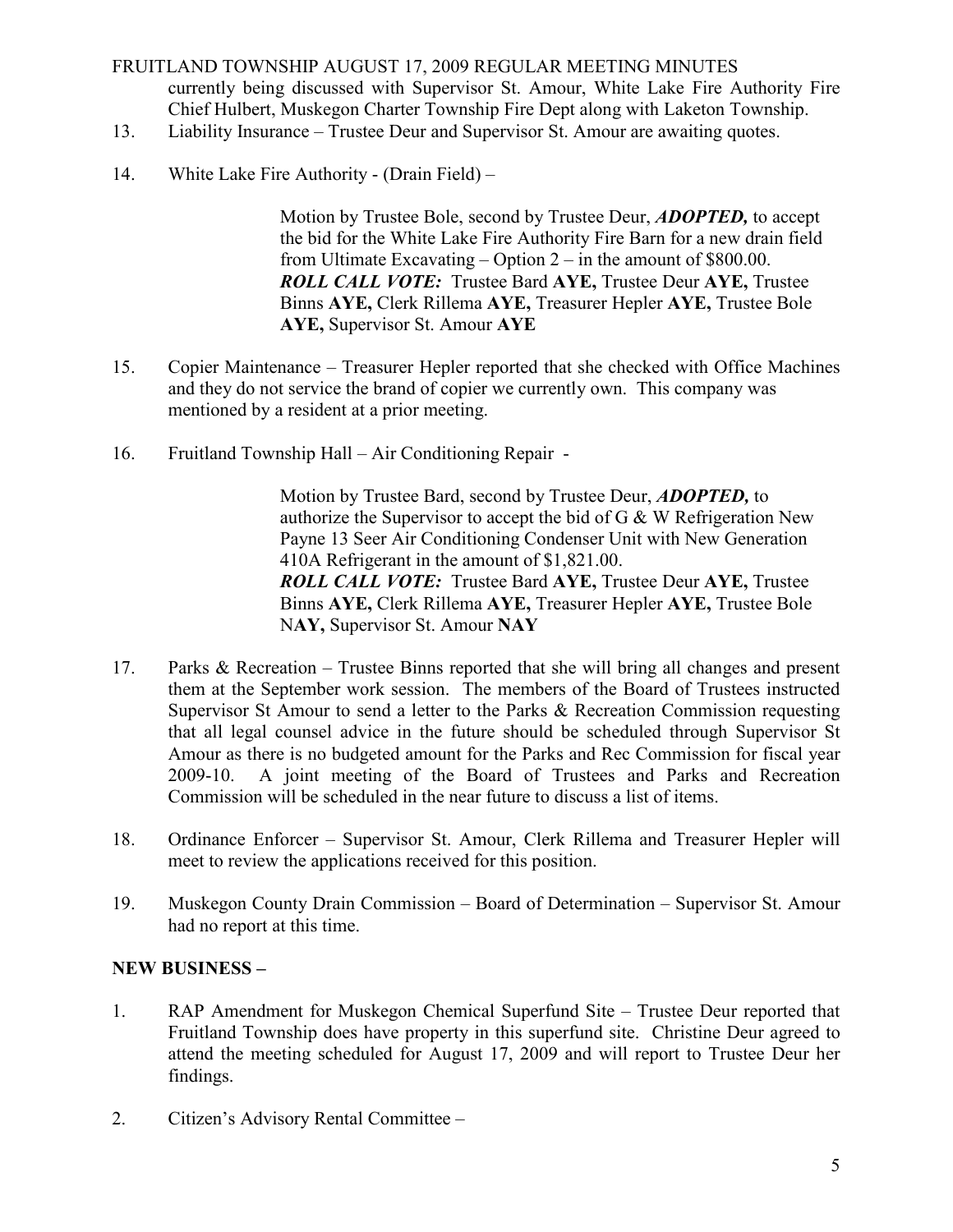## FRUITLAND TOWNSHIP AUGUST 17, 2009 REGULAR MEETING MINUTES Motion by Supervisor St. Amour, second by Trustee Bard, ADOPTED, to authorize Supervisor St. Amour to create a Citizens Advisory Residential Rental Committee. This committee will advise the Board of Trustees on rental issues in the township and make recommendations. Upon Voice Vote: 7 AYES

- 3. Master Plan Approval of Board of Trustees –Trustee Deur recommended to the Board of Trustees that no changes in the current process of adopting the master plan should be made at this time.
- 4. 4653 Lorenson Road Supervisor St. Amour reported that this property is acting under the Right to Farm Act. The property owner did complete the zoning permit application but is still in violation of our animal ordinance with free range chickens. Supervisor St. Amour will follow up on this item.
- 5. 5601 South Shore Drive –

#### Fruitland Township Resolution 2009-17 FRUITLAND TOWNSHIP ATTORNEY CONFLICT OF INTEREST IN COURT CASE

RESOLVED, that due to a conflict of interest that exists, and as required by the District Court, the Board authorizes the Supervisor to engage the services of an attorney to be determined at his discretion, and as needed, to act as a Special Prosecutor for the sole purpose of handling an ordinance violation case in the  $60<sup>th</sup>$  District Court, Case No. 09-114171-OM.

 ROLL CALL VOTE: Clerk Rillema AYE, Treasurer Hepler AYE, Trustee Binns AYE, Trustee Deur AYE, Trustee Bard AYE, Trustee Bole AYE, Supervisor St. Amour AYE

BE IT RESOLVED THAT, Resolution 2009-17, Fruitland Township Attorney Conflict of Interest in Court Case was adopted by the Board of Fruitland Township, at a Regular meeting held Monday, August 17, 2009 at 7:00 PM.

 $\frac{1}{\sqrt{2}}$  , and the set of the set of the set of the set of the set of the set of the set of the set of the set of the set of the set of the set of the set of the set of the set of the set of the set of the set of the Karolyn Rillema, Clerk Township of Fruitland

Trustee Bole excused himself from the meeting at 8:30 PM.

6. Ecology Station –

 Motion by Trustee Bard, second by Trustee Binns, ADOPTED, to authorize the addition of a \$20.00 punch card to be sold at the Ecology Station and township hall for the Ecology Station. Upon Voice Vote: 6 AYES, 1 ABSENT

7. B S & A Training  $-$ 

Motion by Treasurer Hepler, second by Trustee Bard, **ADOPTED**, to authorize the B S & A Training for Tax I and Tax II courses for both Treasurer Melissa Hepler and Deputy Treasurer Ericka DeCair in Bath MI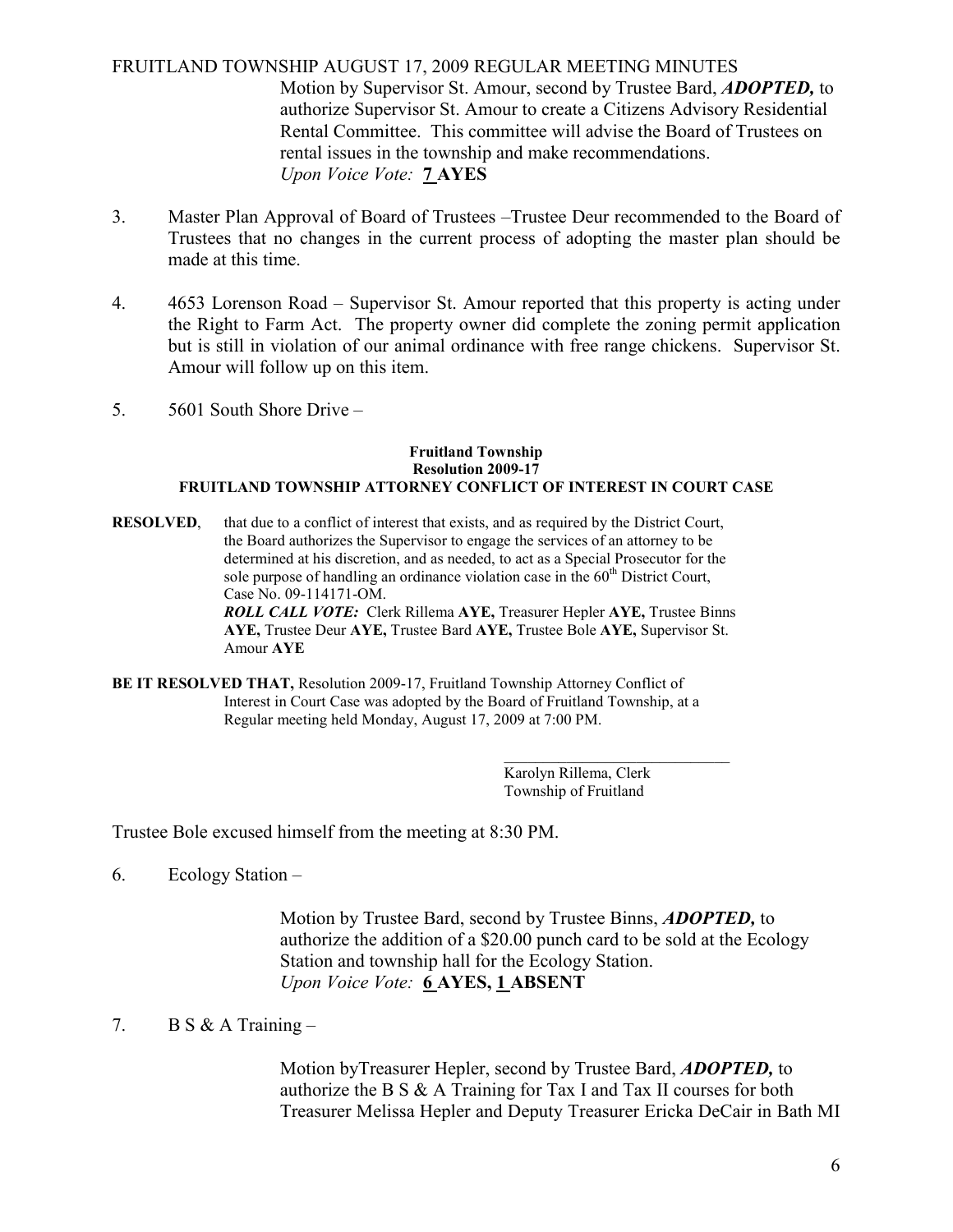FRUITLAND TOWNSHIP AUGUST 17, 2009 REGULAR MEETING MINUTES on August 24 & 25 2009. Courses, loding, transportation and meal allowance not to exceed \$1,200.00. ROLL CALL VOTE: Treasurer Hepler AYE, Clerk Rillema AYE, Trustee Bard AYE, Trustee Deur AYE, Trustee Binns, AYE, Supervisor St. Amour AYE, Trustee Bole ABSENT

8. Building Official Travel/Meal Reimbursement –

 Motion by Clerk Rillema, second by Trustee Deur, ADOPTED, to authorize the reimbursement to Troy DeBrot, Building Official, for mileage and travel expenses in the amount of \$138.26 incurred to travel to the State Office of Administrative Hearings & Rules in Lansing, Michigan on Thursday, July 30, 2009, to appear in a court case of Knopf v David Allan Taghon.

 ROLL CALL VOTE: Trustee Bard NAY, Trustee Deur AYE, Trustee Binns NAY, Supervisor St. Amour AYE, Clerk Rillema AYE, Treasurer Hepler AYE, Trustee Bole ABSENT

9. Fruitland Township Server –

 Motion by Clerk Rillema, second by Trustee Deur, ADOPTED, as recommended by I T Right, I move to authorize payment of \$1,606.55 for a I182TR computer server.

 ROLL CALL VOTE: Treasurer Hepler AYE, Clerk Rillema AYE, Trustee Binns AYE, Trustee Deur AYE, Trustee Bard AYE, Supervisor St. Amour AYE, Trustee Bole ABSENT

10. Muskegon County – GIS Invoice –

 Motion by Clerk Rillema, second by Trustee Binns, ADOPTED, to authorize payment to Muskegon County for the GIS Basis Level of Service Program in the amount of \$3,788.89. I also move to increase #101-209-801-006 from \$3,700.00 to \$3,788.89. ROLL CALL VOTE: Treasurer Hepler AYE, Clerk Rillema AYE, Trustee Binns AYE, Trustee Deur AYE, Trustee Bard AYE, Supervisor St. Amour AYE, Trustee Bole ABSENT

11. Board Comments – Supervisor St. Amour reported that we currently are not following our Policies and Procedures regarding Public Comment. Discussion amongst the Board of Trustees was to follow the policies and procedures, so at the next regular meeting there will be only one Public Comment offered. Members of the public shall have an opportunity to address the Board for no more than five (5) minutes, or Supervisor's discretion on any item that is not on the agenda.

# PUBLIC COMMENT:

- 1. Meryl Hook, 5627 Murray Road Presented the Board of Trustees with a copy of what she spoke about during the first public comment this evening
- 2. Betsy Grein, 5780 Oak Tree Lane Questioned if the joint meeting of the Board of Trustees and Parks & Recreation Commission would be subject to having an ad placed in